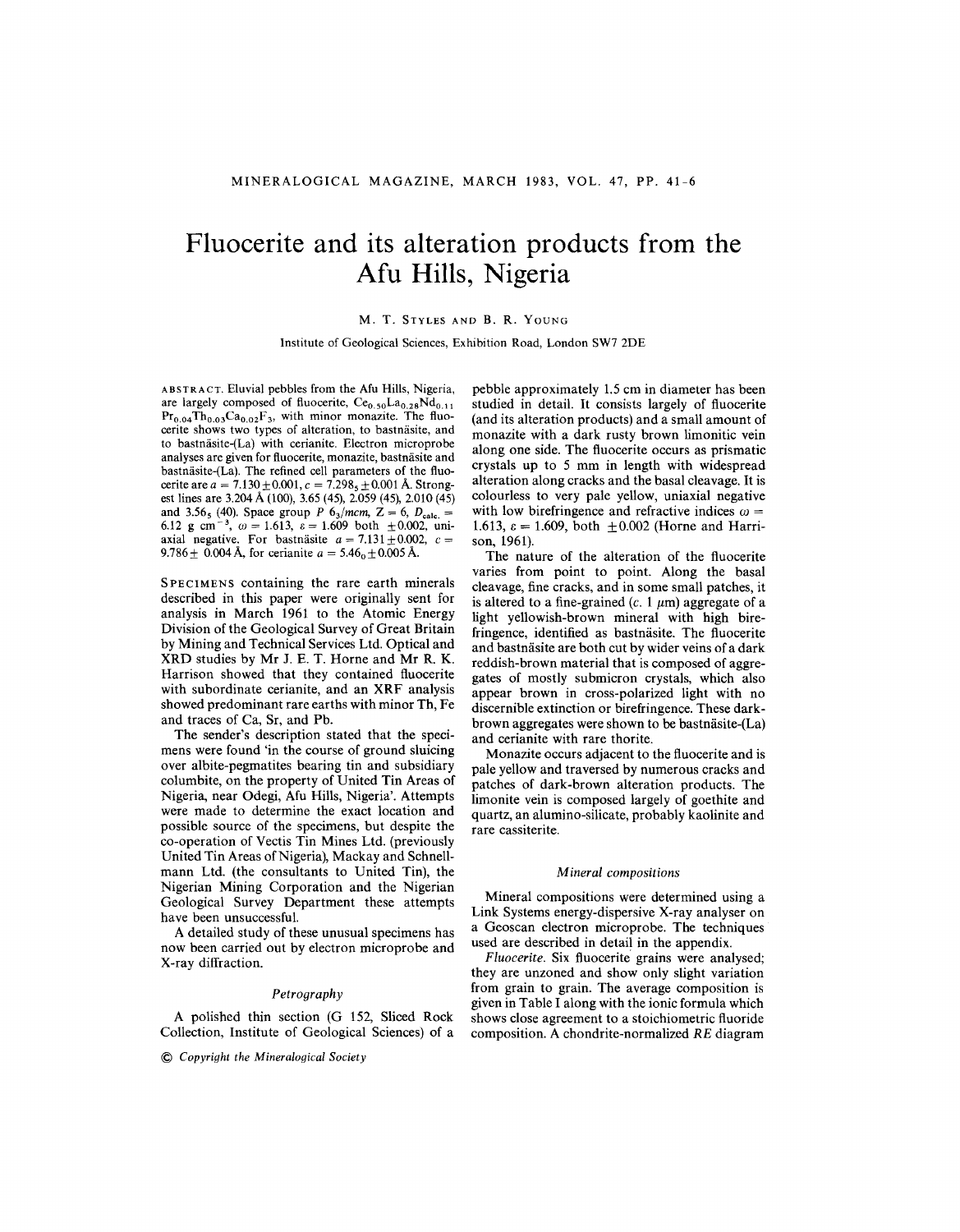T ABLE I. *Electron microprobe analyses of fluocerite*

|       |       | 2     |       |
|-------|-------|-------|-------|
| La    | 20.85 | 1.707 |       |
| Ce    | 37.25 | 3.027 |       |
| Pr    | 3.23  | 0.261 |       |
| Nd    | 8.18  | 0.645 | 5.982 |
| Sm    | 0.35  | 0.012 |       |
| Ca    | 0.51  | 0.141 |       |
| Th    | 3.84  | 0.189 |       |
| $F^*$ | 25.28 |       |       |

By difference.

1. Fluocerite, mean of seven analyse

2. Number of ions on basis of eighteen fluorines.

(Leedly chrondite, Masuda *et al.,* 1973) is given in fig. 1 which shows the strong enrichment in *LRE.* Early analyses of fluocerite did not give determinations of individual *RE;* however, if the analysis given here is recalculated on the same basis it gives a similar composition with the ratio of Ce-group  $(Ce + Th)$  to La-group  $(La + Pr + Nd)$  approximately 4: 3, (see Palache *et al.,* 1951, p. 49). A compilation of more recent analyses of fluocerite with individual *RE* determined is given in Table II.



FIG. 1. Chrondrite-normalized *RE* abundances for fluocerite (stars), monazite (squares), bastnäsite (triangles), bastnäsite-(La) (diamonds) and cerianite (circles).

This shows that all fluocerites are strongly enriched in *LRE* but the proportions vary as is shown by the sum of La + Ce + Pr which varies from 70 to 96% of the total *RE* content. The analysis with the

**T**ABLE II. *Lanthanides in fluocerite, at*  $\%$  ( $\Sigma RE = 100\%$ )

|                | 1    | $\overline{2}$ | 3                        | 4    | 5                        | 6                        | 7    | 8    | 9    | 10   |
|----------------|------|----------------|--------------------------|------|--------------------------|--------------------------|------|------|------|------|
| La             | 20.3 | 17.9           | 28.5                     | 27.3 | 31.5                     | 30.1                     | 31.2 | 39.1 | 25.0 | 51.5 |
| Ce             | 44.0 | 48.3           | 39.4                     | 48.4 | 48.0                     | 53.4                     | 54.5 | 47.2 | 68.0 | 40.1 |
| Pr             | 6.5  | 5.7            | 4.9                      | 3.2  | 5.7                      | 4.6                      | 3.1  | 3.2  | 1.3  | 4,4  |
| Nd             | 18.2 | 20.7           | 13.9                     | 12.3 | 12.8                     | 11.4                     | 10.1 | 9.3  | 5.1  | 3.7  |
| Sm             | 6.5  | 4.0            | 2.3                      | 3.1  | 1.4                      | 0.5                      | 0.8  | 1.2  | 0.6  | 0.2  |
| Eu             | 0.1  |                | $\overline{\phantom{a}}$ | 0.5  | $\overline{\phantom{0}}$ |                          |      |      |      |      |
| Gd             | 2.6  | 3.0            | 4.2                      | 1.9  | 0.4                      | $\overline{\phantom{a}}$ | 0.3  |      |      | 0.1  |
| Pb             |      |                | $\overline{\phantom{0}}$ | 0.4  | $\overline{\phantom{0}}$ |                          |      |      |      |      |
| Dy             | 1.2  | 0.4            | 3.1                      | 1.0  | 0.1                      |                          |      |      |      |      |
| Ho             |      |                |                          | 0.6  | <u></u>                  |                          |      |      |      |      |
| Br             | 0.4  | tr             | 1.9                      | 0.4  | 0.1                      |                          |      |      |      |      |
| Tm             | 0.2  |                |                          | 0.3  |                          |                          |      |      |      |      |
| Yb             |      |                | 1.8                      | 0.3  |                          |                          |      |      |      |      |
| Lu             |      |                |                          | 0.3  |                          |                          |      |      |      |      |
| $La + Ce + Pr$ | 70.8 | 71.9           | 72.8                     | 78.9 | 85.2                     | 88.1                     | 88.8 | 89.5 | 94.3 | 96.0 |

1. Arkhangel'skaya (1970); av. of 2, metasomatic, alk. granitoids, E. Siberia.

2. Popova and Bazhenova (1976); greisen, Far Eastern USSR.

3. Feldman *et al.* (1973); granite, northern Tien-Shan.

4. Vetoshkina *et al.* (1980); amazonite pegmatite, Ploska Mt., Kola Peninsula.

5. Gurov and Gurova (1974); metasomatic, Ukraine.

6. Styles and Young; eluvial, Nigeria.

7. Heinrich and Gross (1960); granite pegmatite, Teller Co., USA.

8. Semenov and Barinskii (1958); hydrothermal alteration of granite, N. Kingiziya.

9-10. Christyakova and Kazakova (1969); hydrothermal, Kent, Kazakstan. (10) fresh, (9) altered.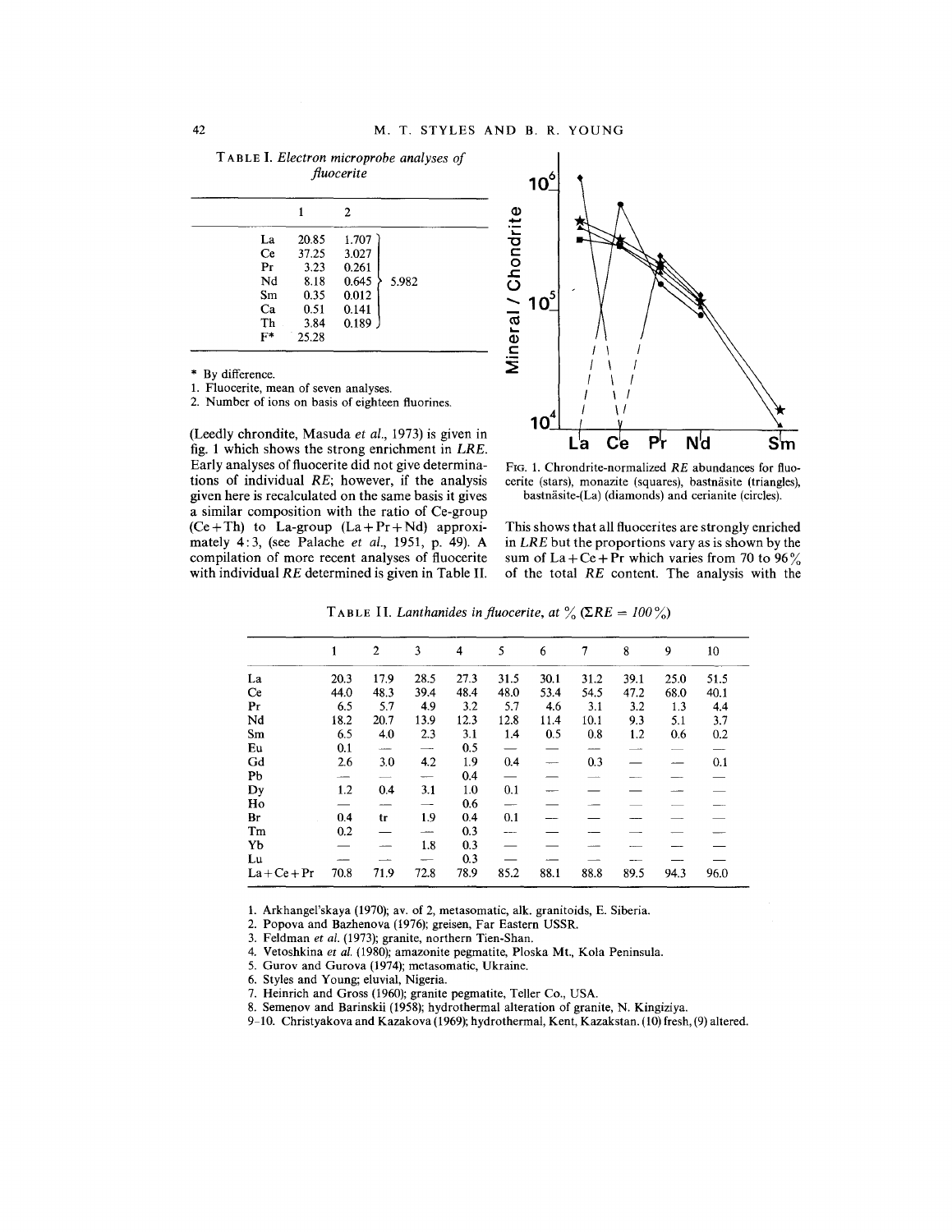|                                                                                                                                                                     |                                                               | 2                                                           |              | 3                                                          | 4                                                           | 5                                                               | 6                                                  |
|---------------------------------------------------------------------------------------------------------------------------------------------------------------------|---------------------------------------------------------------|-------------------------------------------------------------|--------------|------------------------------------------------------------|-------------------------------------------------------------|-----------------------------------------------------------------|----------------------------------------------------|
| $La_2O_3$<br>Ce <sub>2</sub> O <sub>3</sub><br>Pr <sub>2</sub> O <sub>3</sub><br>Nd <sub>2</sub> O <sub>3</sub><br>$Sm_2O_3$<br>CaO<br>ThO <sub>2</sub><br>$P_2O_5$ | 16.63<br>38.49<br>3.68<br>9.69<br>0.41<br>nd<br>1.28<br>28.87 | 0.984<br>2.265<br>0.212<br>0.515<br>0.026<br>0.092<br>3.926 | 4.094<br>CO, | 21.65<br>37.97<br>3.13<br>8.86<br>0.40<br>0.65<br>nd<br>nd | 1.758<br>3.090<br>0.249<br>0.692<br>0.036<br>0.212<br>6.000 | 55.04<br>nd<br>4.35<br>6.037<br>11.49<br>nd<br>1.72<br>nd<br>nd | 4.407<br>0.348<br>6.190<br>0.884<br>0.551<br>6.000 |
|                                                                                                                                                                     |                                                               |                                                             | F            |                                                            | 6.000                                                       |                                                                 | 6.000                                              |

TAB LE II 1. *Electron microprobe analyses of monazite, bastniisite, and bastniisite-(La)*

nd Not detected.

1. Monazite; mean of four analyses.

2. Number of ions on basis of sixteen oxygens.

3. Bastnäsite; mean of six analyses.

4. Number of ions on basis of eighteen oxygens six fluorines.

5. Bastnasite-(La).

6. Number of ions on basis of eighteen oxygens six fluorines.

composition most enriched in *LRE* (co!. 10) actually contains more La than Ce.

*Monazite.* The analysed monazite grains show a slight variation from grain to grain and slight zoning to more Ce-rich rims. An average analysis is given in Table **III** co!. 1, which shows that it has a similar *RE* content to the fluocerite but is relatively depleted in La (fig. 1).It also has a much lower Th content, 1.13  $\%$  compared with 3.84  $\%$  in fluocerite. The textural relations suggest that the monazite and fluocerite are primary minerals and these differences in *RE* and Th represent the differing chemical affinities of the two minerals.

Bastnäsite. The light yellowish-brown bastnäsite shows only a slight variation from point to point on the thin-section and an average composition is given in Table III, col. 3. (These analyses represent aggregates of several grains as the grain size is smaller than the electron beam.) The *RE* distribution is very similar to that of fluocerite (fig. 1) although the total *RE* content is lower due to the presence of CO<sub>2</sub>. Th was not detected (  $< 0.4\%$ ) and contrasts with  $4\%$  in fluocerite.

Fleischer (1978) showed that bastnäsites from different geological environments tend to show different compositions, and those described here with high La and low Nd are most like the group from alkaline rocks.

*Dark-brown alteration products.* Analyses of the dark-brown alteration products show a wide range of compositions varying from Ce-rich to La-rich (Table IV). The grain size is generally much smaller than the electron beam and in consequence a mixture of several mineral grains have been analysed. However, two analyses of single minerals were obtained, first of a dark-brown Ce-free bastnäsite- $(La)$  (Table III, col. 5) and secondly of a thorite. The analyses of these mineral aggregates are plotted on a diagram of Ce *us.* La (fig. 2) which shows that they lie on a mixing line between an La-rich phase of approximately the same composition as the analysed bastnäsite- $(La)$  and a Ce-rich phase containing approximately  $65\%$  Ce. The mineral cerianite  $(CeO<sub>2</sub>)$  was detected on the X-ray diffractometer charts. If it is assumed that all the La is in the bastnäsite-(La) the composition of the Ce-rich phase can be calculated. The greatest



FIG. 2. La *vs.* Ce for dark-brown alteration products (circles), average fluocerite (star), average monazite (square) and average bastnasite (triangle).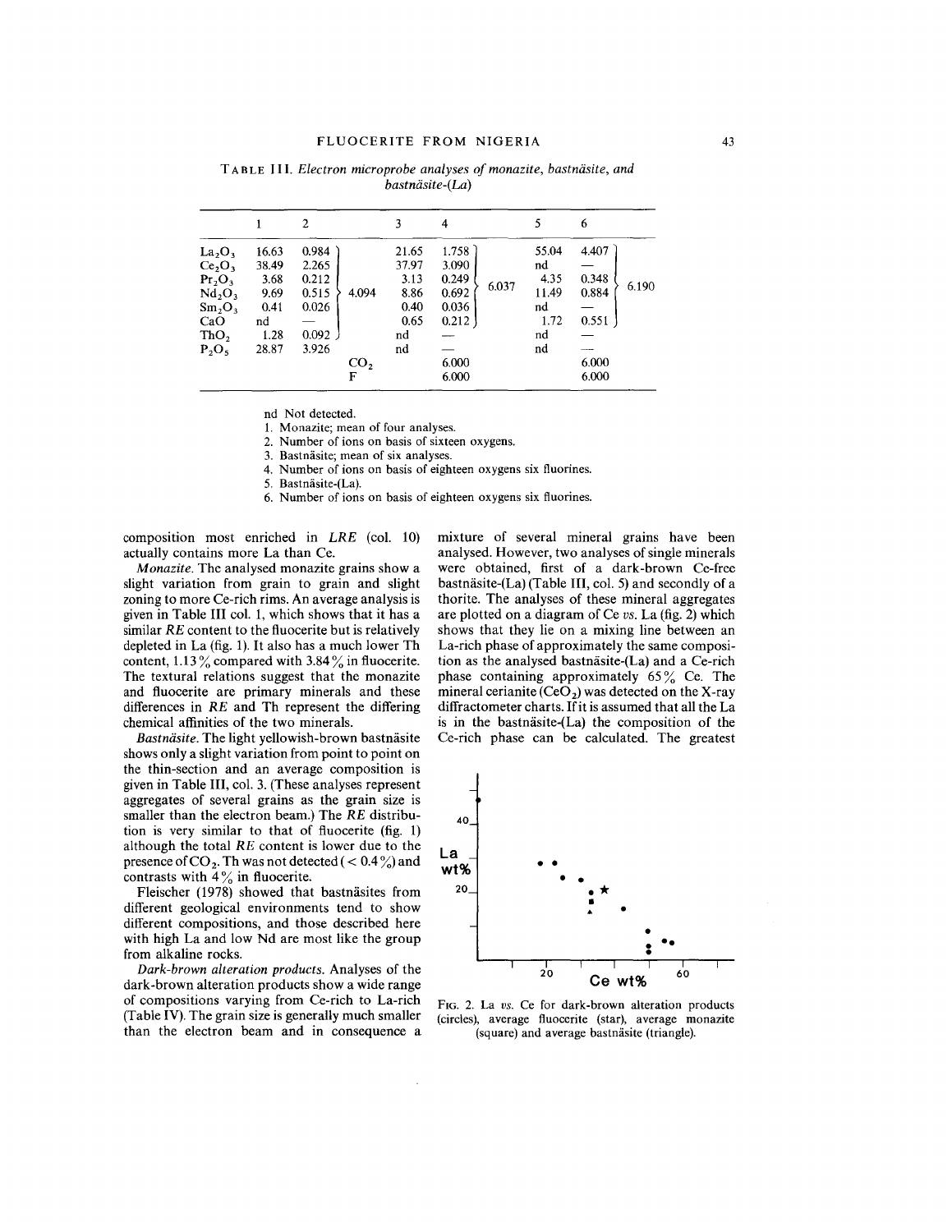

FIG. 3. Th *us.* Ce for dark-brown alteration products. Symbols as fig. 2.

uncertainty in the calculation is the distribution of Th. A plot of Ce *vs.* Th (fig. 3) shows that, apart from two which have much higher Th, the analyses lie along a straight line. **In** addition, the two anomalous analyses contain high Si (Table IV, col. 5) and also lie away from the line on the Ce *vs.* La diagram. These results suggest that most analyses contain a Ce-rich phase with a Ce :Th ratio of approximately 8 : 1 and that two analyses also contain thorite.

A calculated composition of the Ce-rich phase, cerianite, is given in Table IV, col. 6. This is only intended as an approximation as there are several possible sources of error in the calculation including: errors in the matrix correction of the microprobe data since the detected X-rays are produced by several different phases rather than one homogeneous phase as assumed by the matrix correction program; and variation in the composition of the minerals in the aggregates, e.g. the variation in Ca shows that the La-rich aggregates have insufficient Ca to form bastnäsite-(La) of the analysed composition, whilst in contrast, the Ce-rich aggregates have excess Ca, suggesting either that Ca enters the cerianite (Ca  $1.0\%$ ) or that a small amount of a Ca mineral is also present.

The survey of bastnäsite compositions (Fleischer, 1978) does not give Ce-free compositions and it is thought that this is the first reported occurrence of naturally occurring bastnäsite- $(La)$ , with a composition close to the end member.

#### *X-ray data*

The *d*-spacings for fluocerite, bastnäsite, and cerianite were determined from diffractometer charts taken with a Cu-K $\alpha$  radiation at room temperature (around 20°C) and a scanning speed of  $1/8^{\circ}$   $2\theta/\text{min}$ . Lead nitrate  $(a = 7.8558 \text{ A})$  at around  $20^{\circ}$ C) was used as an internal standard). The powder data were provisionally indexed by comparison with published data (JCPDS Data Cards 2-529, 4-593 and 11-340) and the fluocerite and bastnäsite data were refined using the US Naval Laboratory least squares program for refining cell parameters.

The fluocerite has cell dimensions  $a = 7.130 \pm 0.000$ 0.001,  $c = 7.298, +0.001 \text{ Å}$ , space group  $P6<sub>3</sub>/mcm$ , and its density corresponding to these cell dimensions and the unit-cell contents (Table **I)** is  $6.12$  g cm<sup>-3</sup>. The powder data are listed in Table V. The bastnäsite was heavily contaminated with fluocerite and cerianite and it was not possible to obtain very accurate powder data since the peaks were weak and several coincided with cerianite or fluocerite peaks, but the data obtained closely match those for bastnäsite from Mountain Pass, California (Glass *et al.,* 1958), and give cell dimensions  $a = 7.131 \pm 0.002$ ,  $c = 9.786 \pm 0.004$ 

T ABLE IV. *Electron microprobe analyses of dark brown alteration products*

|                                |       |       | ٩     | 4     | 5     | 6    |       |       |
|--------------------------------|-------|-------|-------|-------|-------|------|-------|-------|
| $La_2O_3$                      | 32.83 | 23.16 | 17.36 | 6.65  | 2.70  |      |       |       |
| CeO <sub>2</sub>               | 27.74 | 40.46 | 52.18 | 67.49 | 60.80 | 80.5 | 1.705 |       |
| Pr <sub>2</sub> O <sub>3</sub> | 3.20  | 2.92  | 3.86  | 1.76  | 1.79  | 2.5  | 0.058 |       |
| Nd <sub>2</sub> O <sub>3</sub> | 9.27  | 7.33  | 8.79  | 6.48  | 5.29  | 7.5  | 0.160 | 2.054 |
| Sm <sub>2</sub> O <sub>3</sub> | nd    | nd    | 0.35  | 0.40  | 0.46  |      |       |       |
| CaO                            | 0.48  | 0.59  | 1.30  | 0.95  | 0.69  |      |       |       |
| ThO <sub>2</sub>               | 2.86  | 4.74  | 4.97  | 6.41  | 11.23 | 9.5  | 0.131 |       |
| SiO <sub>2</sub>               |       |       | 1.00  |       | 4.45  |      |       |       |

nd Not detected.

1-4. Cerianite-bastnasite-(La) mixtures.

5. Cerianite-bastnasite-(La) mixtures with thorite.

6. Calculated cerianite composition.

7. Number of ions on basis of four oxygens.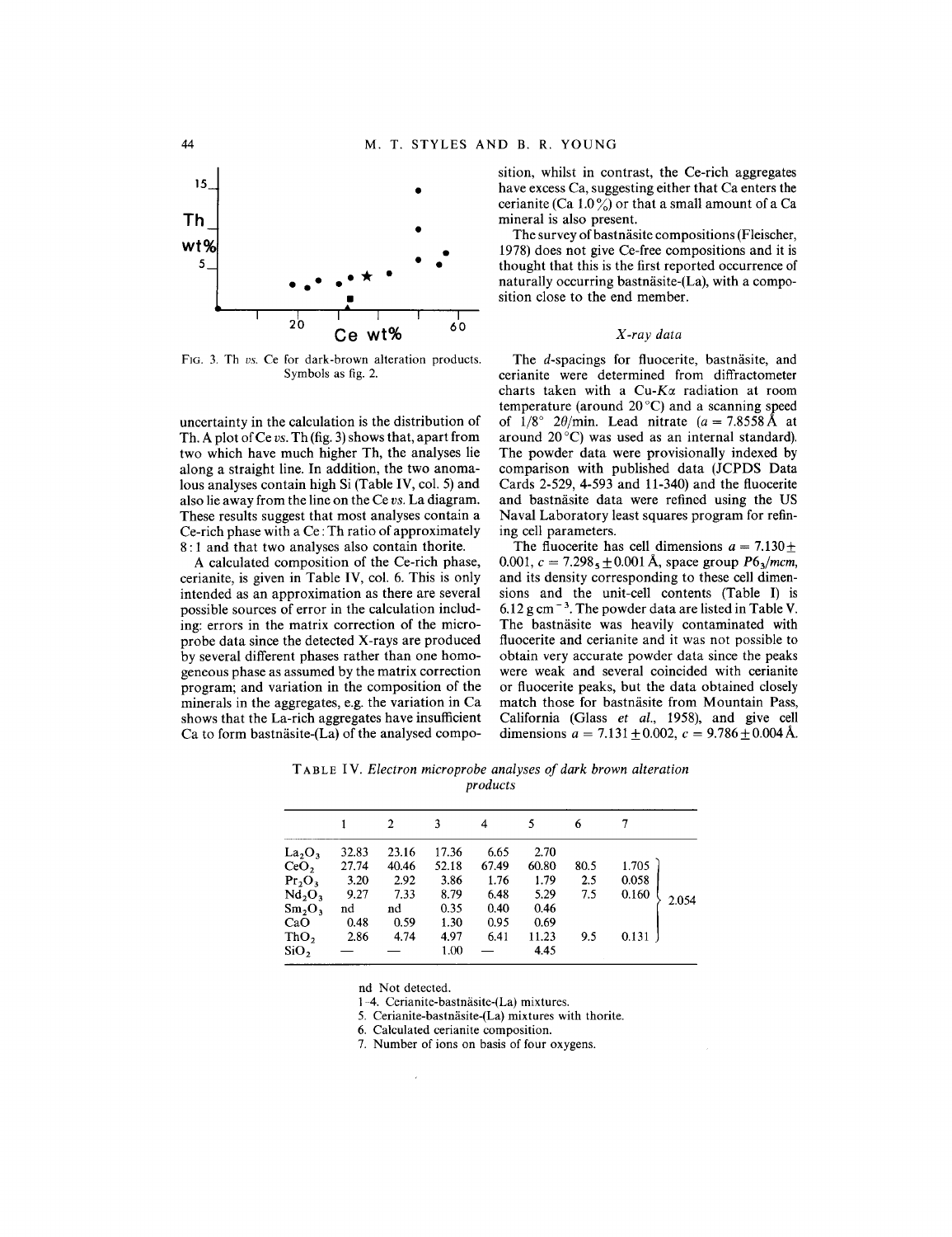TABLE V. *X-ray powder data for fluoceritefrom near Odegi, Afu Hills, Nigeria*

| $I/I_1$        | $d_{\rm obs}$ A    | $d_{\text{calc}}$ $\AA$ | hkl | $I/I_1$        | $d_{\rm obs.}$ A | $d_{\text{calc}}$ Å | hkl |
|----------------|--------------------|-------------------------|-----|----------------|------------------|---------------------|-----|
| 45             | 3.65               | 3.649                   | 002 | $\overline{c}$ | 1.2755           | 1.2751              | 224 |
| 40             | 3.56 <sub>5</sub>  | 3.565                   | 110 | $\overline{c}$ | 1.2638           | 1.2641              | 412 |
| 100            | 3.204              | 3.203                   | 111 | 2              | 1.2166           | 1.2164              | 006 |
| 8              | 2.550              | 2.550                   | 112 | 4              | 1.1883           | 1.1884              | 330 |
| $\overline{2}$ | 2.223              | 2.223                   | 211 | 8              | 1.1789           | 1.1788              | 413 |
| 45             | 2.059              | 2.058                   | 300 |                |                  | 1.1785              | 404 |
| 45             | 2.010              | 2.009 <sub>5</sub>      | 113 | $\overline{c}$ | 1.1514           | 1.1513              | 116 |
| 6              | 1.825              | 1.825                   | 004 | 6              | 1.1299           | 1.1300              | 332 |
| 25             | 1.793              | 1.793                   | 302 |                |                  | 1.1294              | 225 |
| 16             | 1.732              | 1.732                   | 221 | 2              | 1.0840           | 1.0839              | 414 |
| 3              | 1.624              | 1.624                   | 114 | 6              | 1.0472           | 1.0472              | 306 |
| 3              | 1.602              | 1.602                   | 222 | $\overline{2}$ | 1.0295           | 1.0292              | 600 |
|                |                    | 1.4379                  | 223 | $\overline{c}$ | 1.0050           | 1.0048              | 226 |
| 12             | 1.437 <sub>5</sub> | 1.4375                  | 214 | $\overline{c}$ | 1.0006           | 1.0007              | 117 |
| 10             | 1.365              | 1.3654                  | 304 | $\overline{2}$ | 0.9959           | 0.9958              | 334 |
| 6              | $1.350_{5}$        | 1.3509                  | 115 | 6              | 0.9902           | 0.9905              | 602 |
| 5              | 1.347              | 1.3475                  | 410 |                |                  | 0.9901              | 415 |
| 10             | 1.325              | 1.3251                  | 411 | 4              | 0.9797           | 0.9798              | 521 |

The intensities are relative peak heights.

 $\mathcal{A}$ 

The cerianite peaks were broad, indicating a variable composition. The cerianite has a mean cell dimension  $a = 5.46_0 \pm 0.005$  Å.

causing alteration, in this case being more oxidizing, possibly due to a lower  $CO<sub>2</sub>$  content. Simplified chemical reactions are

#### *Discussion*

The fluocerite-monazite pebbles show that the alteration of fluocerite takes place by two distinct processes. The first is carbonation to form the fluorocarbonate bastnäsite as is described from most of the reported occurrences of fluocerite. This involves very little mobilization of the *RE* as is shown by the very similar *RE* distribution patterns and the Ce-La diagram (fig. 1 and 2). **In** this particular instance the Th in the fluocerite is not incorporated in the bastnäsite and presumably forms a separate Th phase, possibly thorite or thorianite (ThO<sub>2</sub>). A simplified chemical reaction is

$$
Ce2La1.5(Nd, Pr, Th)0.5F12 + CO2-rich fluid \rightarrow
$$
  
\n
$$
Ce2La1.5(Nd, Pr)0.5(CO3)4F4 +
$$
\n
$$
P1(bastnäsite)
$$
\n
$$
Th phase + F-rich fluid.
$$

The second type of alteration which may occur both as a breakdown of bastnäsite and as direct alteration of fluocerite, involves the separation of Ce and La into separate mineral phases, cerianite and bastnäsite- $(La)$ . The separation of Ce and  $La$ into these separate phases is probably caused by the oxidation of Ce from  $Ce^{3+}$  in fluocerite and bastnäsite to  $Ce^{4+}$  in cerianite. This presumabl indicates a different composition of the fluid

 $Ce_2^{3+}La_{1.5}(Nd,Pr,Th)_{0.5}F_{12} + fluid \rightarrow$  $\text{La}_{1.5}(\text{Nd},\text{Pr})_{0.5}(\text{CO}_3)_2\text{F}_2 + 2(\text{Ce}^{4+},\text{Th})\text{O}_2 + \text{fluid}.$ <br>
(bastnäsite-(La))

$$
Ce_2^{3+}La_{1.5}(Nd, Pr)_{0.5}(CO_3)_4 +
$$
  
\n
$$
Th phase + fluid \rightarrow
$$

$$
La_{1.5}(Nd,Pr)_{0.5}(CO_3)_2F_2+2(Ce^{4+},Th)O_2+fluid.\\ \text{\tiny (cosimistic-}(La))\text{\tiny (cerianite)}
$$

The cerianites have approximately the same Ce/Th ratio as the fluocerite (fig. 3) perhaps indicating that the first reaction is more common as it does not require a separate Th phase' to be recombined in exactly the same proportions which precludes mobility of chemical components during alteration.

Further evidence that Ce and La can behave differently during alteration is shown by the analyses given by Chistyakova and Kazakova (1969), Table **II,** cols. 9 and 10, where there is a marked change in the Ce/La ratio from 0.78 in the fresh sample to 2.75 in the altered sample. The Ce-rich altered sample is similar in composition to some of the cerianite-rich dark-brown alteration products described in this paper.

*Acknowledgements.* We thank Mr R. K. Harrison for bringing these interesting specimens to our notice and for helpful discussion and assistance during the course of the